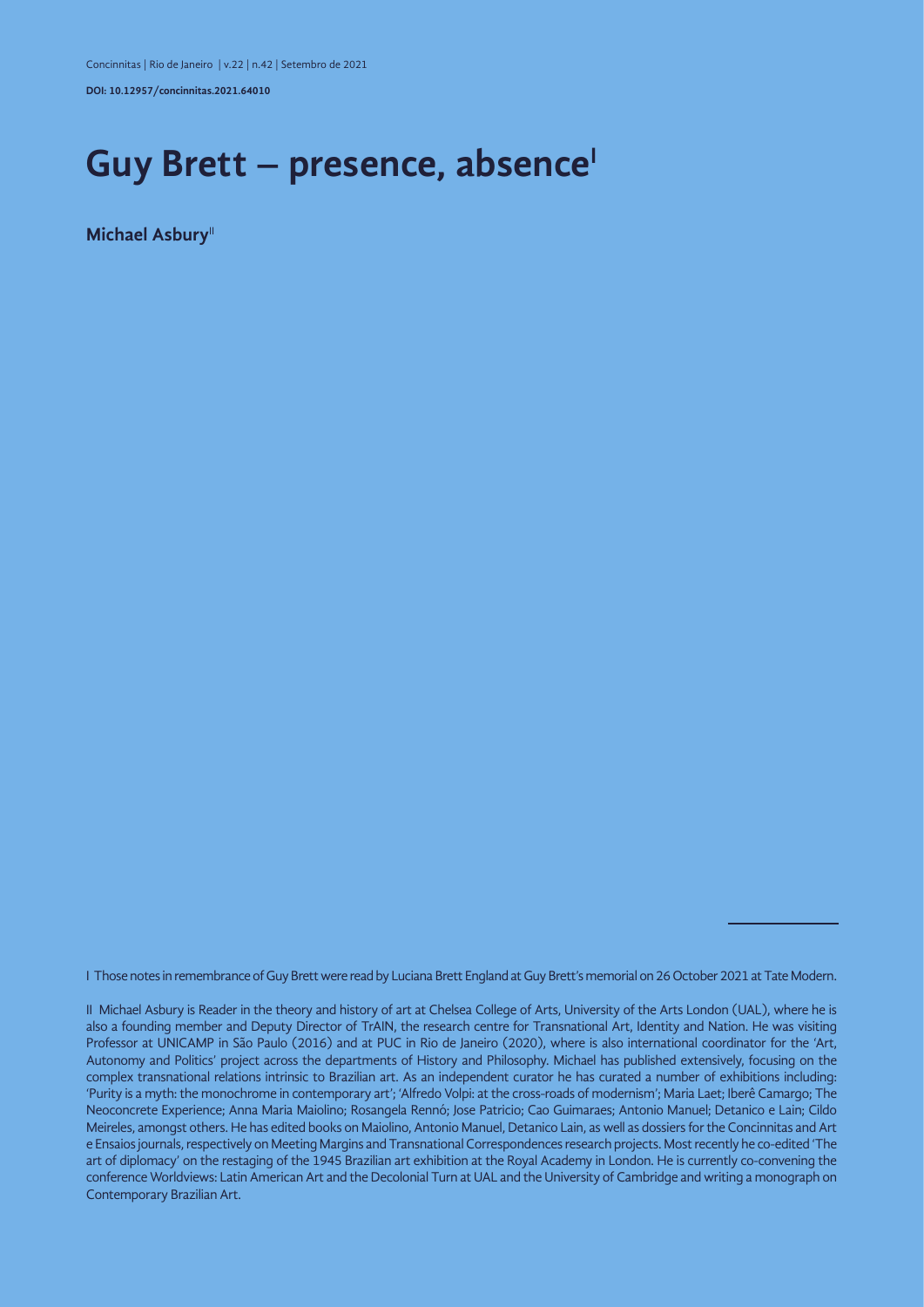I cannot remember if I ever spoke to Luciana Brett, who has kindly agreed to read these short notes in remembrance of her father, Guy Brett. I must have been introduced to her at some point, when she accompanied her father, at exhibition openings, performances, or other art related occasions. One such event stands out in my memory amongst all others. It was the launch of Guy's book 'Carnival of Perception' which, if I'm not mistaken, was held at the Hayward Gallery.

The Hayward, only a few years earlier, had held one of the most outstanding exhibitions to take place in London this century. 'Force Fields: phases of the kinetic', represented the culmination of Guy's life-long engagement with kinetic art. A beautiful manifestation of his attentive way of looking at art, it was both broad in historical scope and specific in its approach, elegantly demonstrating how curating could operate outside the comfort of canonical certitudes. A similar sense of wonder overcame me as I viewed 'Takis', curated by Guy and Michael Wellen, more recently here at Tate Modern. An overview of the work of one of Guy's earliest interlocutors, it brought to light Takis' extraordinary poetic vision, and, in doing so, was itself an exhibition out of the ordinary. There was something about it that I can only describe as 'fresh', that brought what are now historic works of art, quite literally, back to life.

In the book 'Carnival of Perception', Guy described his own work as: 'a way of explaining the world, a form of thinking in materials, along a dialectic between their presence and their absence'. Seeing himself as an interpreter from the visual to the textual, Guy strode that thin line – the predicament of all good translators – that seeks equivalence in differences and difference in equivalences: presence and absence. At that book launch, a crowd composed of friends and gallery goers had assembled, forming a circle around Guy, who was saying a few words in his characteristically modest, shy, yet incredibly insightful way. Having struggled to find a spot from where I could hear him, I found myself standing behind Guy. Over his shoulders I could see Luciana, whose smile beamed the love, affection, and what I can only imagine to be an overflowing pride in her father: a smile that said more than words could possibly convey.

In revisiting that moment, other memories come flowing back. I remember one of the first comments Guy made to me, one that shook me to the core, that demanded not only an immediate response, which was disappointingly pragmatic, but sparked other longer lasting and more profound reflections. Guy had reluctantly agreed to act as advisor for my PhD on Hélio Oiticica.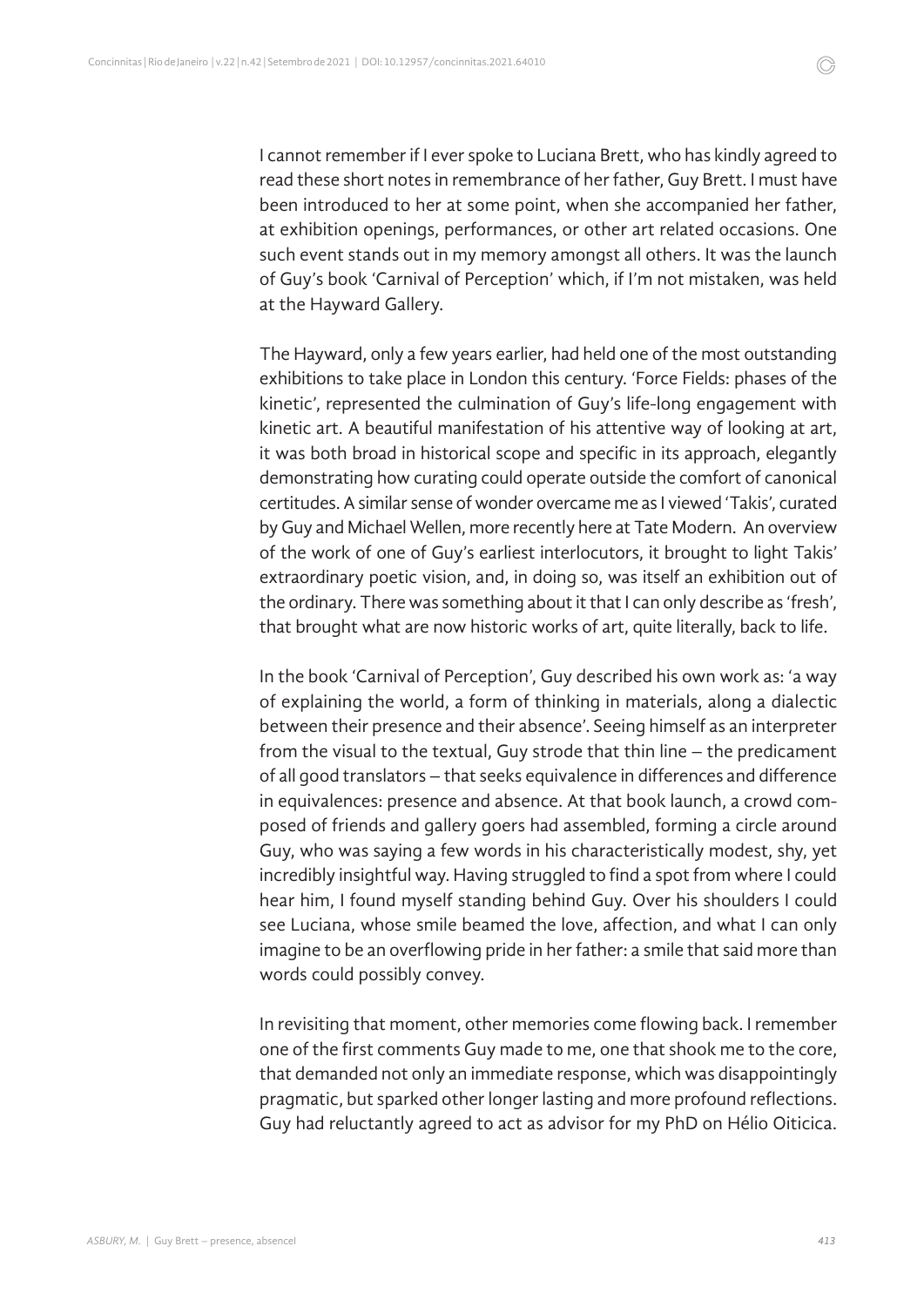I say reluctantly not because of the subject matter. Guy had championed Oiticica's work since the 1960s when the artist was barely known, even in Brazil. He organised Hélio's first international solo exhibition at the Whitechapel Gallery in 1969 and was amongst the curatorial team for his itinerant posthumous exhibition between 1992-94. Later, with Luciano Figueiredo, Guy curated 'Oiticica in London', here at Tate Modern in 2007.

I like to think that Guy's reluctance wasn't a reflection on my own ability either. Guy's subsequent support along the years disqualifies that self-deprecating inclination of mine. I have concluded that Guy's scepticism was directed at the authority attributed to a PhD, suggesting the possibility of other means of expressing the significance of an artist's work, of translating the work's presence and absence. Not wanting to dissuade me from the task, this was conveyed with the simplicity of a smile and the passing comment: 'you know, sometimes a short poem can say more than an entire academic thesis.' That observation stayed with me as I also realised, from the artists Guy was drawn to, that from the most ordinary of objects, the most radical, poetic gestures may arise.

Much has been written and theorised about the relation between art and life, its significance within the historic avant-gardes and how such attitudes re-emerged in the work of many artists during the course of the 1960s. Throughout his life Guy was drawn to these, often forming seemingly incongruous alliances. His live-long collaboration with David Medalla is undoubtedly the most obvious example. 'Friendship, that relation that separates', Maurice Blanchot's words encapsulate that reciprocity of difference. Early on in my own friendship with Guy, I was struck with admiration with the fact that he would attend the most improbable events, not caring for the prestige of the location or the art-world status of the artist or curator involved.

He used to be a regular guest at parties organised by our mutual friend Patricio Forester. An enthusiastic tango dancer, Patricio, defying the laws of spatial geometry, had fitted a grand piano into his small first-floor apartment. At such events, friends, some more musically talented than others, were invited to sing along to Tangos and other musical genres. About ten years ago, I attended one such party accompanied by my son, who must have been 7 or 8 at the time. At one point in the evening, I briefly left the party to fetch a bottle of wine at the nearby shop. On my return, I was shocked to find that my son had, in the meantime, orchestrated a transfiguration: the participatory sign-along had turned into a happening of a different sort...